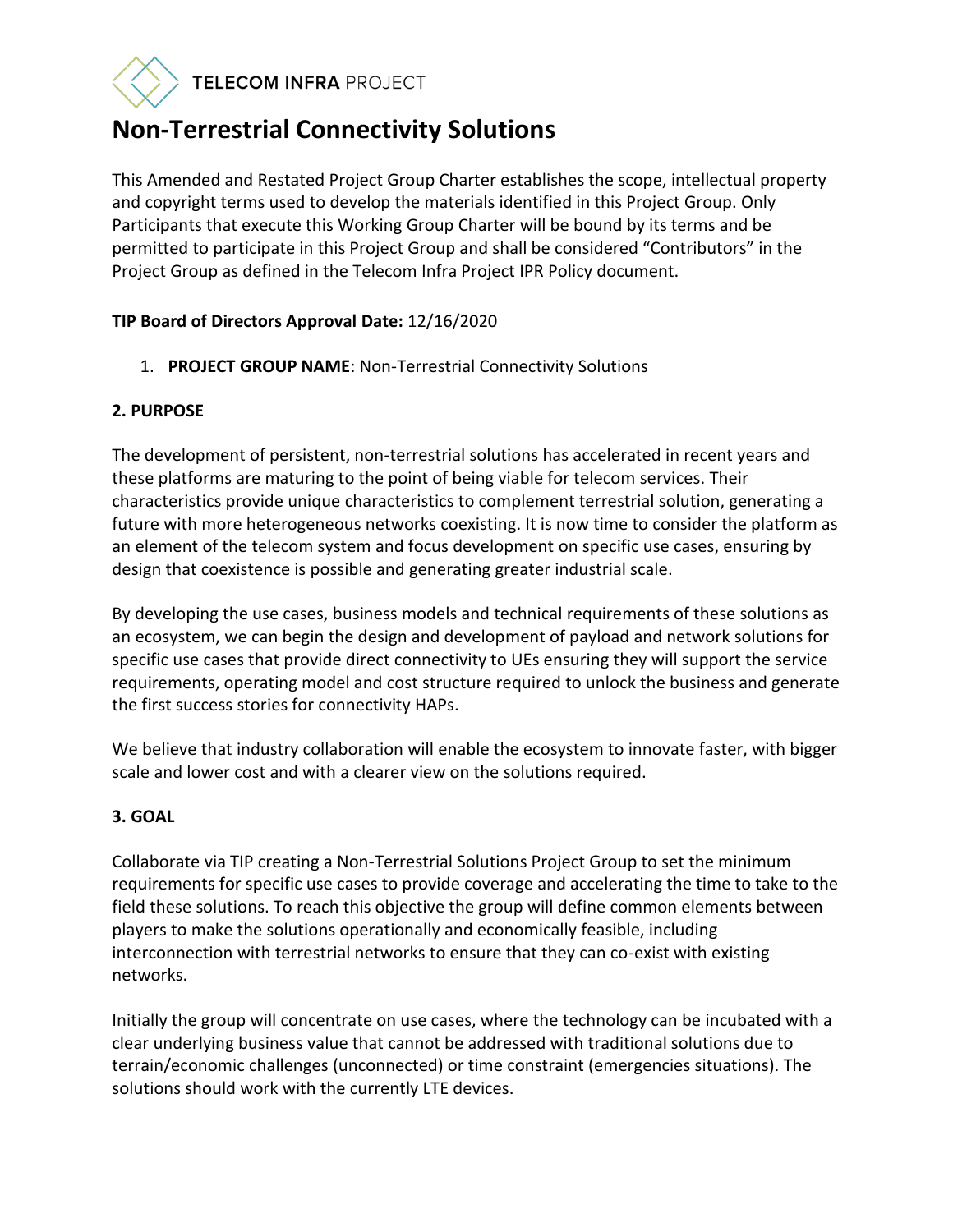

# TELECOM INFRA PROJECT

The high-level technical objectives of the group will be to create reference designs for the connectivity components, agree the minimum service requirements for Non-Terrestrial Solutions to coexist with legacy ground networks, providing a comparable performance, addressing new handovers, interference and load balancing polices.

The end goal is to have a Non-Terrestrial Solution to provide coverage to the uncovered in low density and a quick response solution to an emergency situation.

# **4. PROJECT GROUP SCOPE**

The project group will focus on accelerating the non-terrestrial connectivity solutions to deliver a pilot on the ground based on the two use cases aforementioned. To do this, the group will define the key service, operational and technical requirements. This shall include (not exhaustive) value chain, spectrum management, interconnection with terrestrial network, access and backhaul analysis and fleet and network management.

Non-Terrestrial Solutions Project Group seeks to coordinate with other relevant bodies and organizations focused on HAPS and telecom technologies, systems, and networks to design complete telecom solutions for specific use cases.

This Project Group is not focused on developing the aerial platforms or user handsets. In addition, the Project Group is not focused on developing interface specifications. Any change of Scope would require a recharter of the Project Group.

#### **Initial Use Cases:**

The initial use cases for high altitude connectivity are rural communities and emergency response. Rural communities are defined as population densities below approx. 15 inhabitants per square kilometer where traditional terrestrial solutions are not cost effective.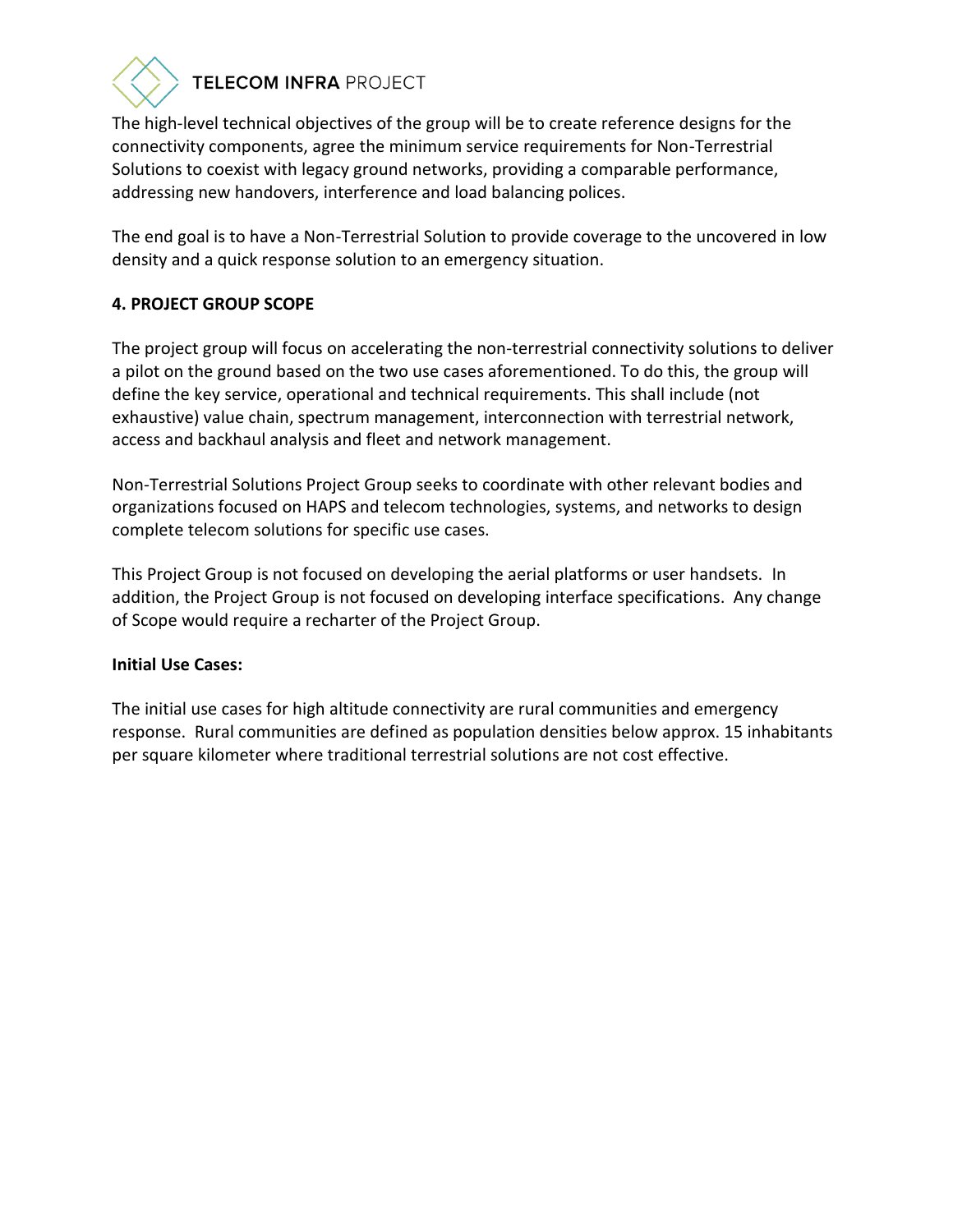

#### **5. PROJECT GROUP DELIVERABLES**

**General Deliverables:** The Project Group will collaborate to assemble documents, studies, recommendations and define solutions including the following items that will be available to TIP members to build effective and sustainable aerial networks. The following lists the Deliverables to be developed by the Project Group.

#### **Deliverables, Milestones and Timeline:**

#### **1. Define Initial Use Case**

a. Initial priority on rural and emergency response

b. Defining requirements around the type of service, availability, throughput, number of users etc.

- c. Defining coverage areas, population density, target countries
- *d. Deliverable #1: Whitepaper detailing use cases and operator service requirements*

**2. Define Non-Terrestrial Solution minimum requirements to provide coverage and coexisting with legacy ground carries.**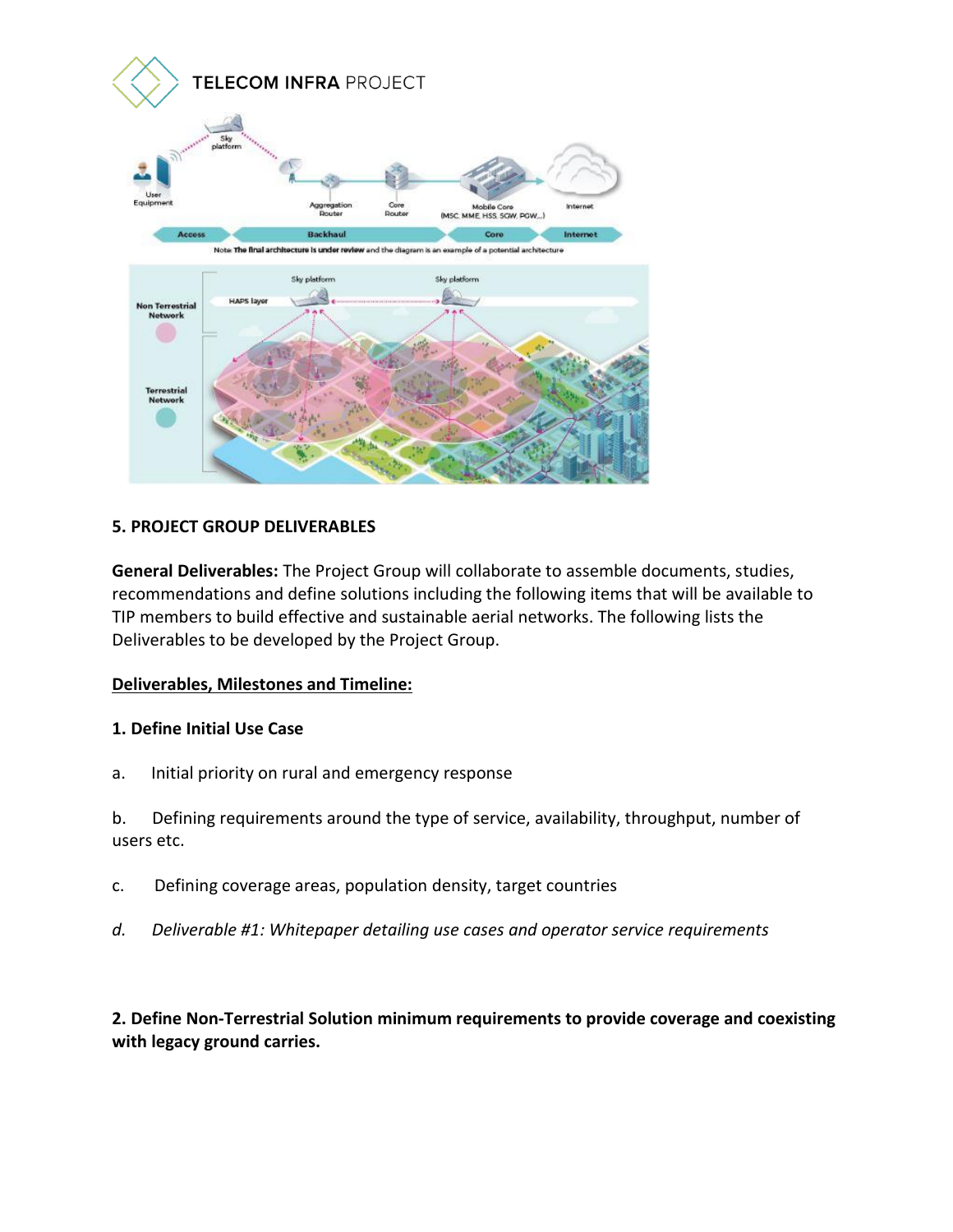

# TELECOM INFRA PROJECT

a. Define minimum requirements for Non-Terrestrial Platform to provide E2E solution: Radio, Transmission, Core, operation, optimization.

b. Define requirements for coexistence with terrestrial and identify potential architectural options

- c. Identify feasibility and timeline to meet the minimum requirements.
- d. Identify cost structure and potential business case
- *e. Deliverable #2: Technical Requirements Document*

# **3. Cost structure and business case**

- a. Define value chain roles, responsibilities and cost structures
- b. Identify areas for cost saving, including technology that can be shared
- c. *Deliverable #3: Define and document business models white paper*

# **4. Co-existence with terrestrial networks**

- a. Methods for handling users covered by terrestrial and airborne networks
- b. Data privacy and pay availability analysis reports.
- c. Interference handling, load balancing, prioritization
- d. Payload architecture and requirements (focus on LTE/Backhaul back to Earth)

# *e. Deliverable # 4: Guidelines and recommendations for already established technical policies, business case guidelines and operational methods to allow co-existence of terrestrial and non-terrestrial networks.*

# **5. Non-Terrestrial Solution Pilot Goals and Requirements**

- a. Select type of solution for the pilot(s)
- b. Select E2E solution architecture defined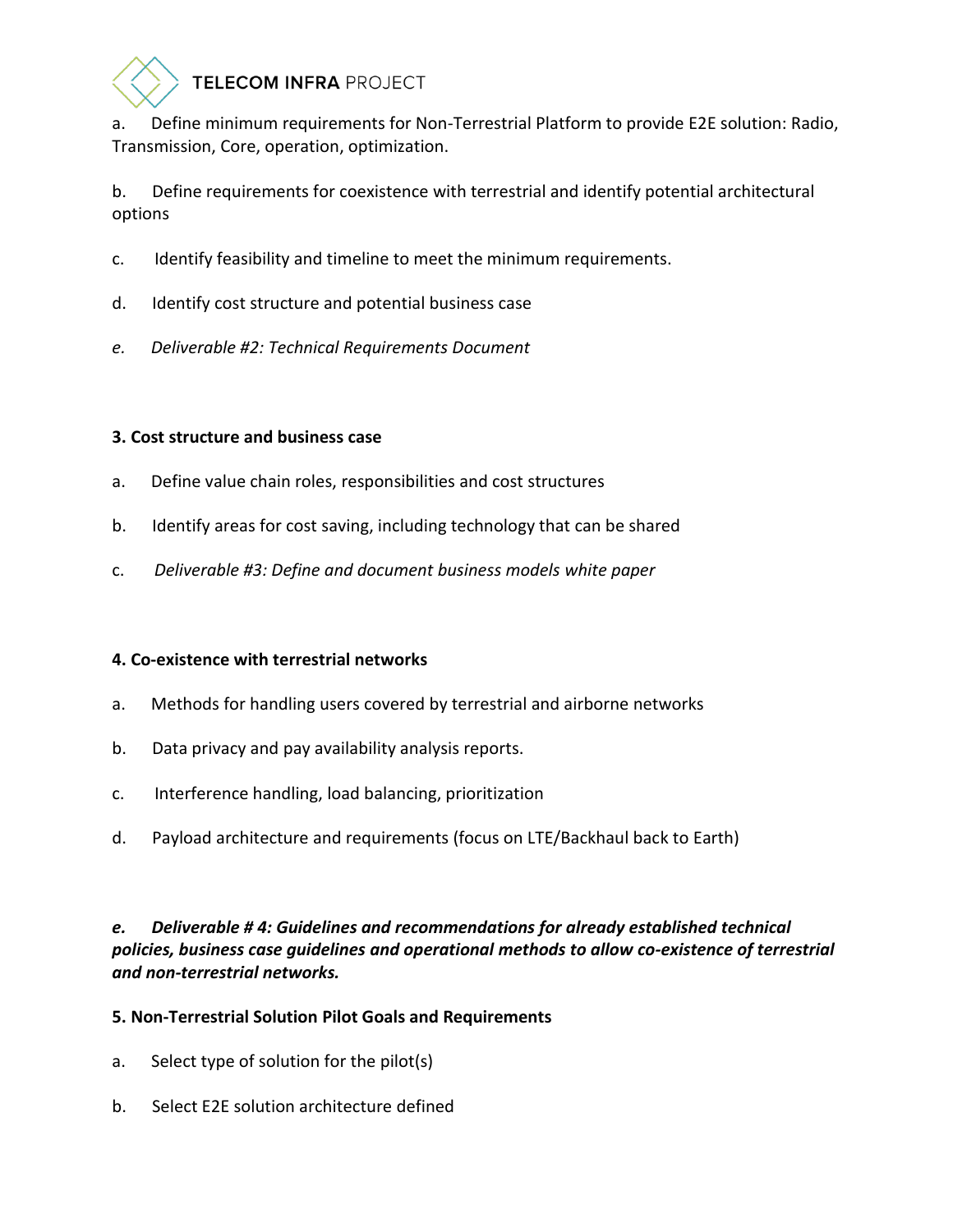

- c. Select leaders and value chain for pilot(s)
- d. Validate and evaluate design for the different areas to deliver the E2E pilot solution (s)

*e. Deliverable #5: Document pilot requirements, general solution design, metrics and expected results.* [Target for Q1´21]

**6. Non-Terrestrial Solution Pilot Launch [Target for Q4´21]:** 

a. Launch test flight

**7. Non-Terrestrial Solution lessons learned & results . Target Q1'22**

**Identify leaders for value chain and validate use case in non-customer impact environment (lab, specific test area).**

- a. Complete solution pilot program
- b. Evaluate program performance against pilot metrics
- c. Establish lessons learned and recommendations for commercial solutions

*d.* Output:Transparently identify vendors and leaders which will help deploy the pilot, , contribute validation results, technical architecture, HW reference design, baseline optimization to coexist with terrestrial solutions. *Deliverable #6 Summary of Live Pilot(s) test results.* 

# **8. Commercial Deployment Target Q4'22**

a. Live implementation of Non-Terrestrial solution(s)

b. *Deliverable #6: Publish White Paper document of live results, optimization to coexist with terrestrial solutions, real cost, operation model*[AM2]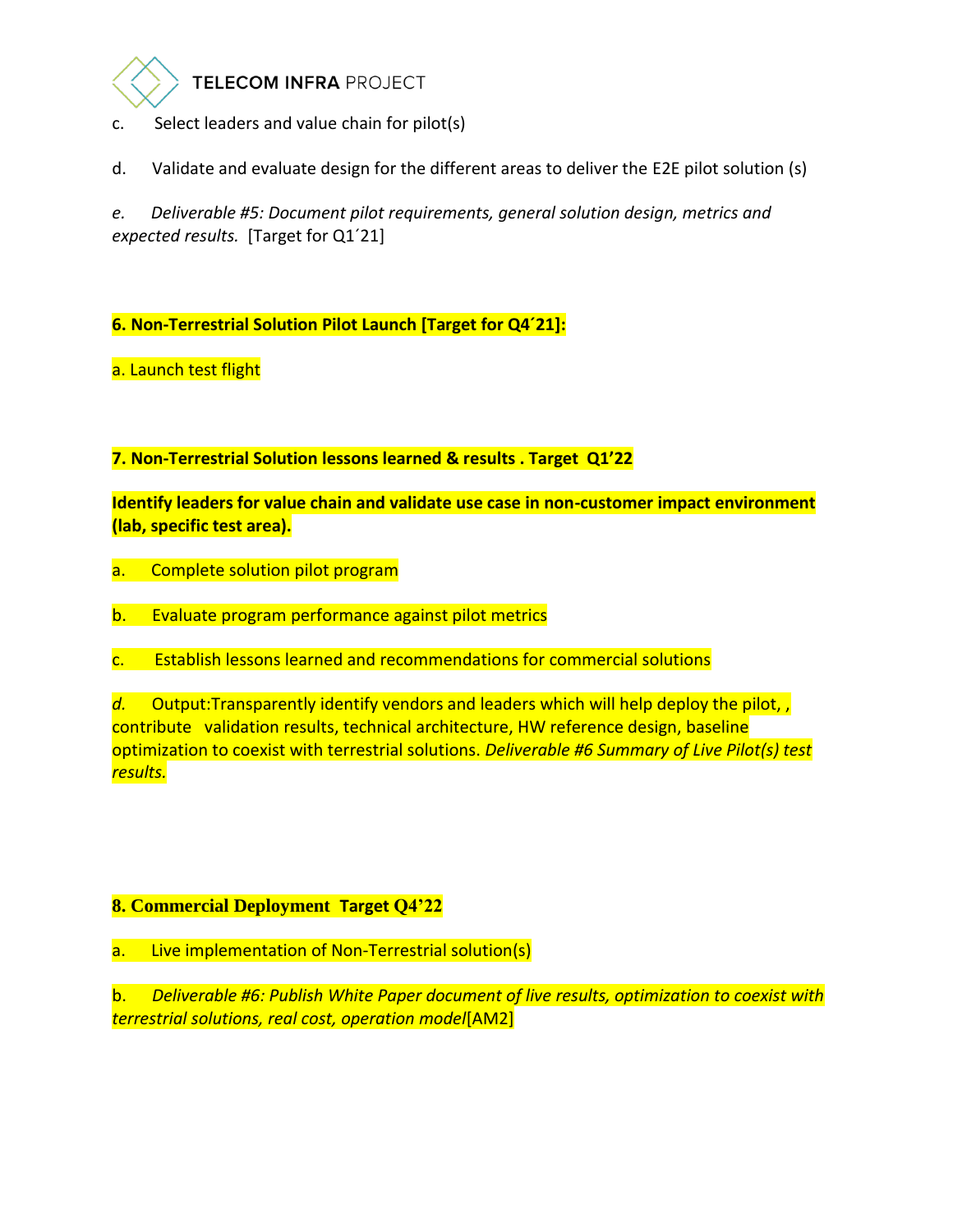

| Non Terrestrial Connectivity Solutions Project Group Timeline |                                                        |                                         |                                                                        |                                                                                                  |                                            |                                            |                                                  |  |
|---------------------------------------------------------------|--------------------------------------------------------|-----------------------------------------|------------------------------------------------------------------------|--------------------------------------------------------------------------------------------------|--------------------------------------------|--------------------------------------------|--------------------------------------------------|--|
| Sept '19                                                      | Nov '19                                                | Q1 '20                                  | Q3 '20                                                                 | Q1'21                                                                                            | Q4'21                                      | Q1'22                                      | Q4'22                                            |  |
| Kick off Meeting<br><b>Non-Terrestrial TIP</b><br>Group       | Official creation Non-<br><b>Terrestrial TIP Group</b> | <b>Define Technical</b><br>Requirements | Define Chall Use<br>Case<br><b>Identify Location &amp;</b><br>Use Case | Validation of the Use<br>Case<br>Define and<br>document business<br>models and set cost<br>goals | Live Pilot; Results<br>and Lessons Learned | Live Pilot; Results<br>and Lessons Learned | Commercial<br>Deployment &<br><b>White Paper</b> |  |
|                                                               |                                                        |                                         |                                                                        | Document general<br>solution design, pilot<br>requirements and<br>expected results               |                                            |                                            |                                                  |  |

| <b>Deliverable</b>                                                          | <b>IPR Treatment</b>       |  |  |
|-----------------------------------------------------------------------------|----------------------------|--|--|
| <b>Deliverable #1: Initial Use Cases</b>                                    | <b>Document IPR Policy</b> |  |  |
| <b>Deliverable #2: Technical Requirements Document</b>                      | <b>Document IPR Policy</b> |  |  |
| Deliverable #3: Business Models white paper                                 | <b>Document IPR Policy</b> |  |  |
| Deliverable #4: Recommendations on coexistence with terrestrial<br>networks | <b>Document IPR Policy</b> |  |  |
| <b>Deliverable #5: Document Pilot Requirements and Goals</b>                | <b>Document IPR Policy</b> |  |  |
| <b>Deliverable #6: Pilot Test Results and Recommendations</b>               | <b>Document IPR Policy</b> |  |  |

Contributions to Deliverables and any license to use the Deliverable upon its finalization are governed by TIP's Organizational Documents which may be accessed at [https://telecominfraproject.com/organizational-documents/.](https://telecominfraproject.com/organizational-documents/) The IPR policies and agreements referenced below are TIP Organizational Documents unless otherwise specified and attached to this Charter.

#### **6. INITIAL PROJECT CHAMPIONS**

Telefonica, Vodafone, Airbus, AerNavis, Airspan, Altran

#### **7. CHAIR AND(OR) CO-CHAIR OF PROJECT GROUP**

**Co-Chair:** Mai Tran Le, Vodafone

**Co-Chair**: David Martin Lambas, Telefonica